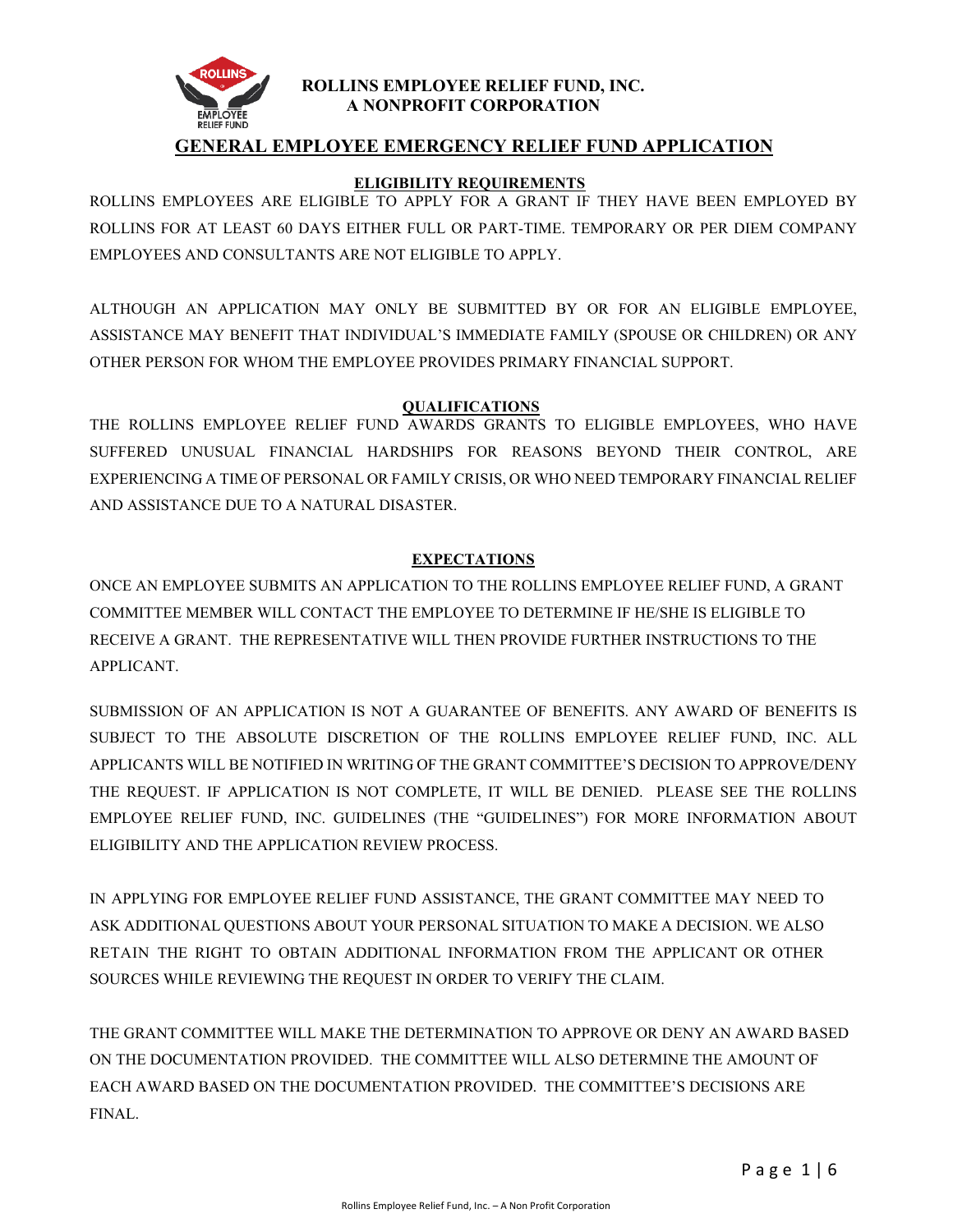ATTACHED TO THIS APPLICATION AND INCORPORATED HEREIN BY THIS REFERENCE ARE THE GUIDELINES. CAREFULLY REVIEW THESE GUIDELINES AS THEY ARE PART OF THE APPLICATION.

#### **APPLICATION INSTRUCTIONS**

#### **PLEASE FOLLOW THE DIRECTIONS BELOW IN COMPLETING YOUR APPLICATION.**

- 1. COMPLETELY FILL OUT THE APPLICATION, INCLUDING ALL INFORMATION REGARDING FAMILY MEMBERS LIVING WITH YOU, ALL INCOMES WITHIN THE HOUSEHOLD, ETC., AND SUBMIT THE COMPLETED AND SIGNED APPLICATION ALONG WITH **COPIES** (NOT ORIGINALS) OF THE FOLLOWING:
	- I. DOCUMENTATION REGARDING YOUR EMERGENCY SITUATION **(E.G., COPY OF LOCAL FIRE DEPARTMENT REPORT SHOWING PROOF OF FIRE, INSURANCE APPRAISAL, FINANCIAL HARDSHIP, DEATH CERTIFICATES, NATURAL DISASTER, ETC.)** MOREOVER, PLEASE BE SURE TO INCLUDE INFORMATION REGARDING THE CAUSE OF THE EMERGENCY SITUATION.
	- II. COPIES OF YOUR LAST TWO PAYCHECKS (COPIES CAN BE OBTAINED FROM HR OR PAYROLL).
	- III. COPIES OF APPROVED DOCUMENTATION FOR FMLA, SUPPLEMENTAL SECURITY DISABILITY INSURANCE (SSDI) AND WORKER'S COMPENSATION, IF APPLICABLE.
	- IV. COPIES OF ALL INVOICES FOR WHICH YOU ARE REQUESTING PAYMENT, WHERE APPLICABLE. (REQUESTS WILL NOT BE CONSIDERED WITHOUT APPROPRIATE INVOICES).
	- V. COPY OF YOUR MOST RECENTLY FILED 1040, 1040A OR 1040EZ INCOME TAX RETURN (DO NOT INCLUDE SCHEDULES).
- 2. RETURN THE APPLICATION WITH ALL SUPPORTING DOCUMENTATION TO ROLLINS EMPLOYEE RELIEF FUND, INC. VIA ONE OF THE WAYS LISTED BELOW:

#### **MAIL TO:**

ROLLINS EMPLOYEE RELIEF FUND ATTN: RUBY SWANN HUMAN RESOURCES DEPT. 2170 PIEDMONT ROAD, N.E. ATLANTA, GA 30324

 **SCAN/EMAIL TO[: ROLLINSRELIEF@ROLLINS.COM](mailto:RollinsRelief@rollins.com)** OR IF YOU HAVE ALREADY BEEN IN CONTACT WITH A REPRESENTATIVE FROM THE GRANT COMMITTEE – YOU MAY SEND YOUR APPLICATION DIRECTLY TO THAT INDIVIDUAL.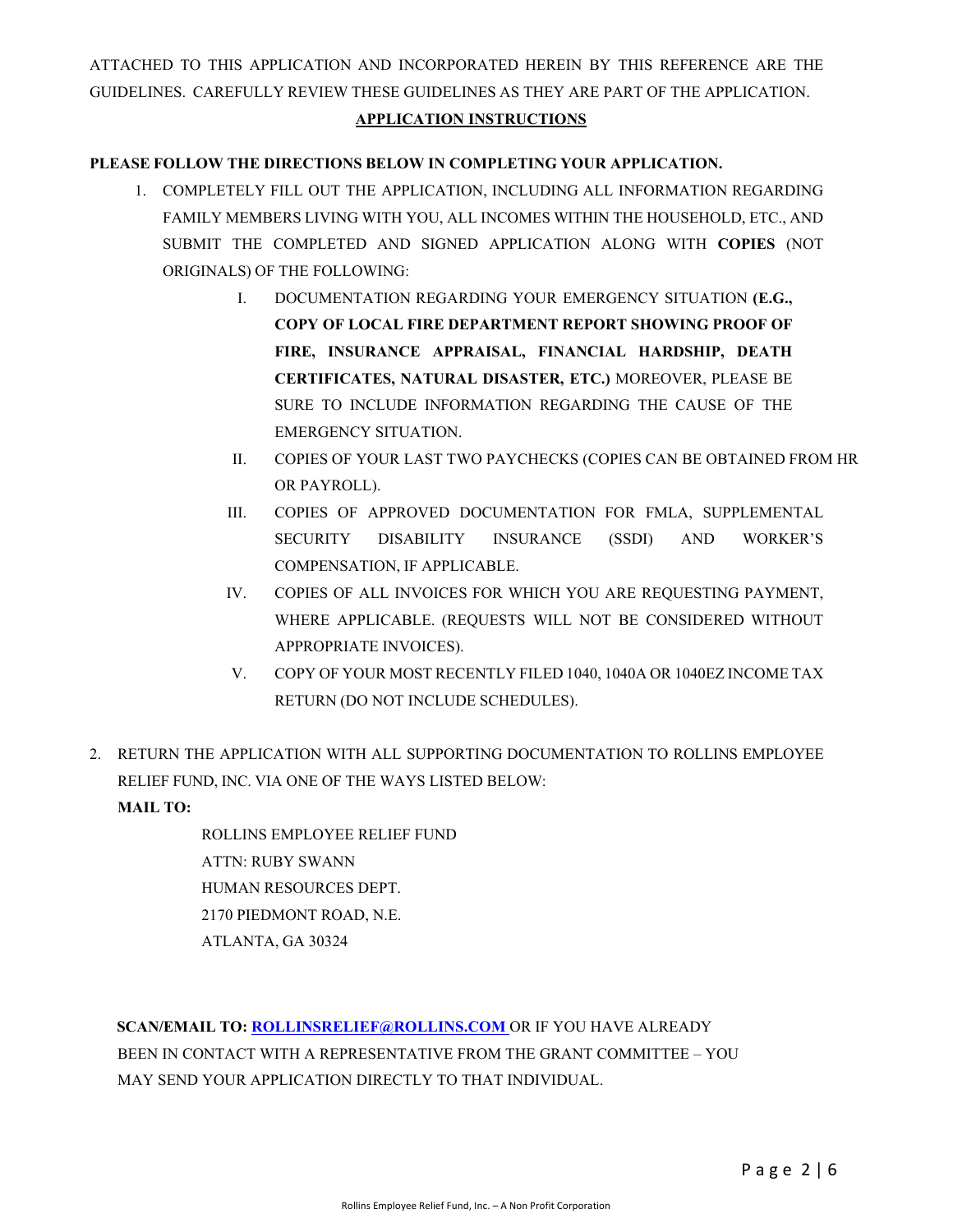## **ROLLINS EMPLOYEE RELIEF FUND, INC.**

#### **A NONPROFIT CORPORATION**

## **GENERAL EMPLOYEE EMERGENCY RELIEF FUND APPLICATION**

| <b>General Information</b>                                                                                                                                     | Application ID# (RERF use only)                                                      |                                                  |                                   |       |                               |  |
|----------------------------------------------------------------------------------------------------------------------------------------------------------------|--------------------------------------------------------------------------------------|--------------------------------------------------|-----------------------------------|-------|-------------------------------|--|
| Recipient's Name                                                                                                                                               | Recipient                                                                            | Employee's Name and Relationship to              | Date of Application               |       |                               |  |
| Employee's Full Home Address                                                                                                                                   |                                                                                      |                                                  | Email Address                     |       |                               |  |
| Recipient's Home/Cell Phone Number                                                                                                                             | Employee ID Number                                                                   |                                                  | Employee's Work/Cell Phone Number |       |                               |  |
| <b>Employee Brand Name</b>                                                                                                                                     | <b>Employee Work Location</b>                                                        |                                                  | Employee's Hire Date              |       |                               |  |
| Employee's Region Manager                                                                                                                                      |                                                                                      | Employee's Branch Manager                        |                                   |       |                               |  |
| Region Manager Email                                                                                                                                           |                                                                                      |                                                  | Branch Manager Email              |       |                               |  |
| List names of Spouse, Dependent Children and Other Household Members living with you:                                                                          |                                                                                      |                                                  |                                   |       |                               |  |
| Name                                                                                                                                                           | <b>Relation Date of birth Name</b>                                                   |                                                  |                                   |       | <b>Relation Date of birth</b> |  |
| Child                                                                                                                                                          |                                                                                      |                                                  |                                   | Child |                               |  |
| Child                                                                                                                                                          |                                                                                      |                                                  |                                   | Child |                               |  |
| Child                                                                                                                                                          |                                                                                      |                                                  |                                   | Child |                               |  |
| Child                                                                                                                                                          |                                                                                      |                                                  |                                   | Child |                               |  |
| Child                                                                                                                                                          |                                                                                      |                                                  |                                   | Child |                               |  |
| Is your spouse an employee of Rollins, Inc. or its subsidiaries or affiliates? □No                                                                             |                                                                                      |                                                  | $\Box$ Yes                        |       | $\Box$ Not applicable         |  |
| Do you consent for the Grant Committee to refer your name and contact information to the Rollins Employee Assistance<br>Program?<br>$\Box$ Yes<br>$\square$ No |                                                                                      |                                                  |                                   |       |                               |  |
| Total Amount Requested (maximum<br>amount is \$7,500.00, less any                                                                                              | Have you or any of your dependents ever received Rollins Employee Relief<br>funding? |                                                  |                                   |       |                               |  |
| emergency funds already granted).                                                                                                                              | $\square$ No                                                                         | $\Box$ Yes, If yes, please tell us when and why? |                                   |       |                               |  |
| \$                                                                                                                                                             |                                                                                      |                                                  |                                   |       |                               |  |
|                                                                                                                                                                |                                                                                      |                                                  |                                   |       |                               |  |
|                                                                                                                                                                |                                                                                      |                                                  |                                   |       |                               |  |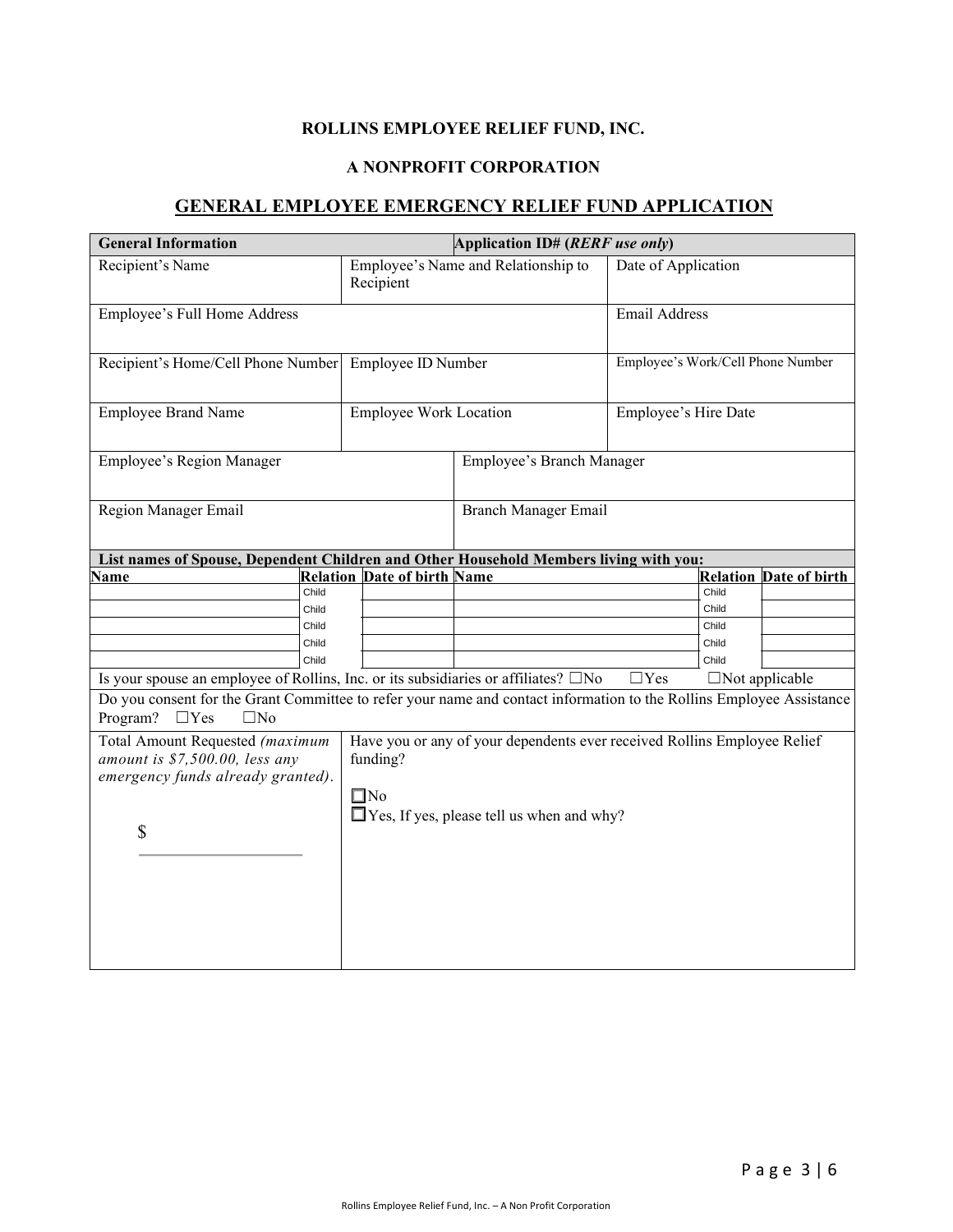**LIST ALL OF YOUR EXPENSES and attach copies of all invoices for which you are requesting assistance. Expenses submitted without invoices or receipts will automatically be denied. In addition, please ensure invoices or receipts contain your name or dependent's name, account number and payment remittance address**. **Please complete this section in full to provide a clear financial picture for the Grant Committee.**

| <b>Purpose</b>                                                                                                                                                                                                   | <b>Request</b> | <b>Monthly</b><br>Payment(s) | <b>Late Fees</b> | <b>Total Payment Requested</b><br>(Attach invoices or receipts)      |  |
|------------------------------------------------------------------------------------------------------------------------------------------------------------------------------------------------------------------|----------------|------------------------------|------------------|----------------------------------------------------------------------|--|
| Rent or Mortgage                                                                                                                                                                                                 |                |                              |                  |                                                                      |  |
| Food                                                                                                                                                                                                             |                |                              |                  |                                                                      |  |
| Vehicle Payment                                                                                                                                                                                                  |                |                              |                  |                                                                      |  |
| Vehicle Payment                                                                                                                                                                                                  |                |                              |                  |                                                                      |  |
| Auto Insurance                                                                                                                                                                                                   |                |                              |                  |                                                                      |  |
| Gasoline                                                                                                                                                                                                         |                |                              |                  |                                                                      |  |
| Electric                                                                                                                                                                                                         | $\Box$         |                              |                  |                                                                      |  |
| Gas                                                                                                                                                                                                              |                |                              |                  |                                                                      |  |
| Water & Sewer                                                                                                                                                                                                    | П              |                              |                  |                                                                      |  |
| Telephone                                                                                                                                                                                                        | П              |                              |                  |                                                                      |  |
| Cell Phone                                                                                                                                                                                                       | П              |                              |                  |                                                                      |  |
| Home Owner's                                                                                                                                                                                                     | П              |                              |                  |                                                                      |  |
| Insurance                                                                                                                                                                                                        |                |                              |                  |                                                                      |  |
| Credit Card                                                                                                                                                                                                      | $\Box$         |                              |                  |                                                                      |  |
| Credit Card                                                                                                                                                                                                      | $\Box$         |                              |                  |                                                                      |  |
| Outstanding Loan                                                                                                                                                                                                 |                |                              |                  |                                                                      |  |
| Other (please specify)                                                                                                                                                                                           |                |                              |                  |                                                                      |  |
|                                                                                                                                                                                                                  |                |                              |                  |                                                                      |  |
| Other (please specify)                                                                                                                                                                                           | $\Box$         |                              |                  |                                                                      |  |
| considered in making decisions about your application.<br><b>Purpose</b>                                                                                                                                         | <b>Request</b> | <b>Monthly</b>               | <b>Late Fees</b> | <b>Total Payment Requested</b>                                       |  |
|                                                                                                                                                                                                                  |                | Payment                      |                  | (Attach invoices or receipts)                                        |  |
| Cable/Internet                                                                                                                                                                                                   | ப              |                              |                  |                                                                      |  |
| Child Care/Support                                                                                                                                                                                               | П              |                              |                  |                                                                      |  |
| Other (please specify)                                                                                                                                                                                           | $\Box$         |                              |                  |                                                                      |  |
| <b>Medical Expenses</b>                                                                                                                                                                                          | <b>NA</b>      |                              |                  | Medical Expenses are not payable by<br>Rollins Employee Relief Fund. |  |
| Describe the recent natural disaster, catastrophic event or serious illness that caused the personal financial<br>hardship. Attach additional sheets if needed. Be as detailed as possible with the description. |                |                              |                  |                                                                      |  |
|                                                                                                                                                                                                                  |                |                              |                  |                                                                      |  |
|                                                                                                                                                                                                                  |                |                              |                  |                                                                      |  |
|                                                                                                                                                                                                                  |                |                              |                  |                                                                      |  |
|                                                                                                                                                                                                                  |                |                              |                  |                                                                      |  |
|                                                                                                                                                                                                                  |                |                              |                  |                                                                      |  |
|                                                                                                                                                                                                                  |                |                              |                  |                                                                      |  |
|                                                                                                                                                                                                                  |                |                              |                  |                                                                      |  |
|                                                                                                                                                                                                                  |                |                              |                  |                                                                      |  |
|                                                                                                                                                                                                                  |                |                              |                  |                                                                      |  |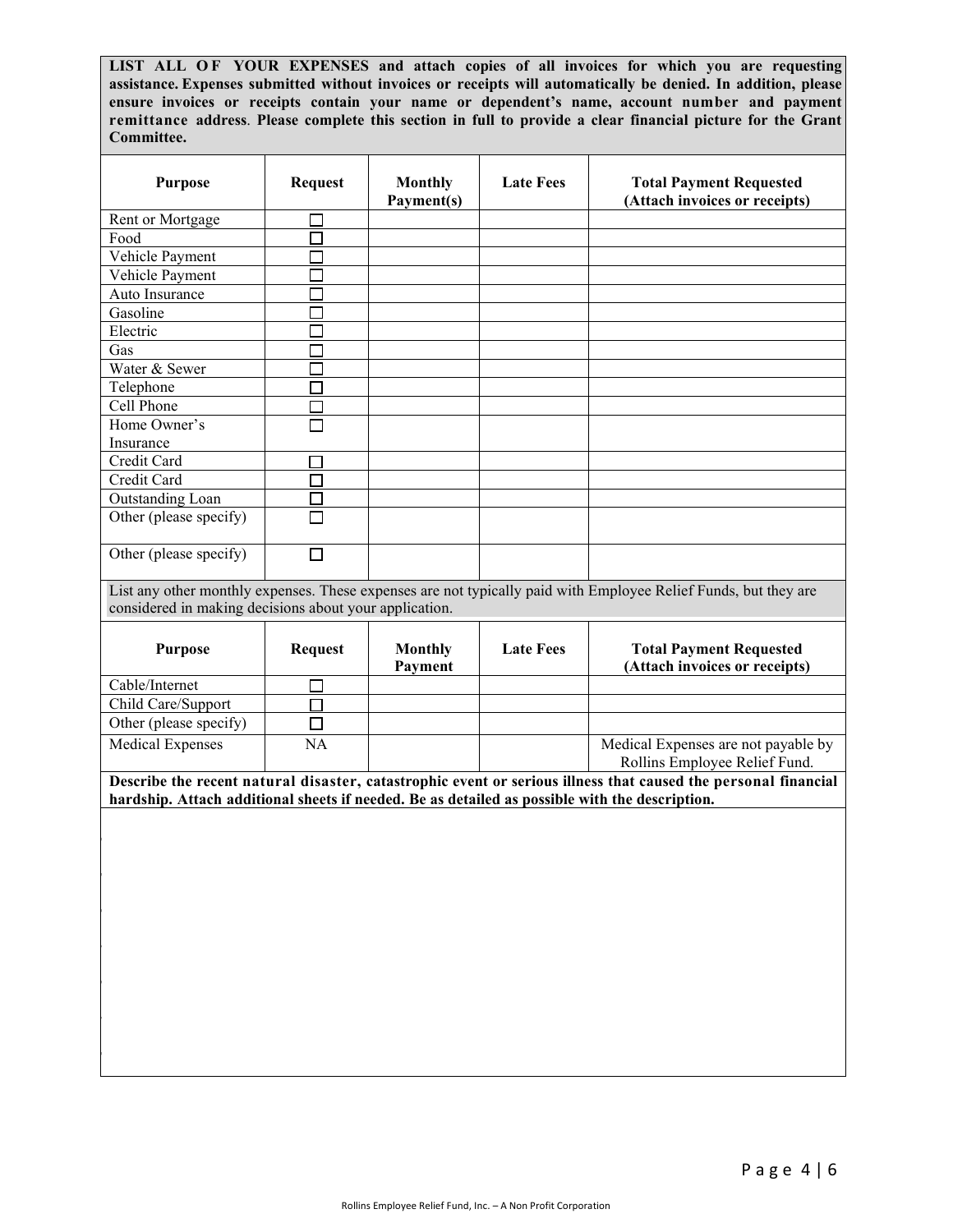|                                                                                     | Please answer these additional questions if you have not covered them in your previous answer.                                                                                                         |
|-------------------------------------------------------------------------------------|--------------------------------------------------------------------------------------------------------------------------------------------------------------------------------------------------------|
|                                                                                     | Who was directly affected by the natural disaster, catastrophic event or serious illness?                                                                                                              |
|                                                                                     | When did the aforementioned event occur? How long did it last?                                                                                                                                         |
| How has the event affected your household finances?                                 |                                                                                                                                                                                                        |
|                                                                                     | What significant alternatives were used to meet this emergency (e.g., created a payment plan with service provider,<br>contacted social services and/or churches, family & friends, used EAP)?         |
|                                                                                     | What actions have been taken to help resolve the situation?                                                                                                                                            |
| APPLICANT'S CURRENT SITUATION                                                       |                                                                                                                                                                                                        |
| Are you/your spouse currently out of work?                                          |                                                                                                                                                                                                        |
| Employee<br>Spouse                                                                  | $\Box$ No $\Box$ Yes If so, how long? From:<br>To:<br>$\Box$ No $\Box$ Yes If so, how long? From:<br>To:                                                                                               |
| When do you anticipate returning to work?                                           |                                                                                                                                                                                                        |
|                                                                                     | Have you/your spouse been approved for FMLA? If so, how long? (attach copy of approved FMLA documentation)                                                                                             |
| Employee<br>Spouse                                                                  | $\Box$ No $\Box$ Yes If so, how long? From:<br>To:<br>$\Box$ No $\Box$ Yes If so, how long? From:<br>To:                                                                                               |
| Are you/your spouse currently covered by insurance?                                 |                                                                                                                                                                                                        |
| Life Insurance:<br>Medical Insurance:<br>Homeowner Insurance:<br>Renters Insurance: | Employee $\Box$ No $\Box$ Yes Spouse $\Box$ No $\Box$ Yes<br>Employee $\Box$ No $\Box$ Yes Spouse $\Box$ No $\Box$ Yes<br>Employee No TYes Spouse No TYes<br>Employee ■No ■Yes Spouse ■No ■Yes         |
|                                                                                     | Are you/your spouse receiving disability? (If Yes, attach copy of approved documentation)                                                                                                              |
| Short-term disability<br>Long-term disability                                       | Employee ■No ■Yes Spouse ■No ■Yes<br>Employee $\Box$ No $\Box$ Yes Spouse $\Box$ No $\Box$ Yes                                                                                                         |
|                                                                                     | Are you/your spouse receiving Worker's Compensation? (If Yes, attach copy of approved documentation)                                                                                                   |
| Worker's Comp:                                                                      | Employee ■No ■Yes Spouse ■No ■Yes                                                                                                                                                                      |
| Have you/your spouse used all paid time off?                                        |                                                                                                                                                                                                        |
| Disability Time:<br>Vacation Time:<br>Sick Time:                                    | Employee $\Box$ No $\Box$ Yes Spouse $\Box$ No $\Box$ Yes<br>Spouse ■No ■Yes<br>Employee $\Box$ No $\Box$ Yes<br>Employee $\Box$ No $\Box$ Yes<br>Spouse ■No ■Yes                                      |
| Are you/your spouse receiving a regular salary?                                     |                                                                                                                                                                                                        |
|                                                                                     | Employee ■No ■Yes Spouse ■No ■Yes                                                                                                                                                                      |
| government agencies? $\Box$ No $\Box$ Yes                                           | Have you solicited/received assistance from other organization(s) including but not limited to Federal, State & Local<br>If so, list organization(s)/agencies and amount(s) requested and/or received. |